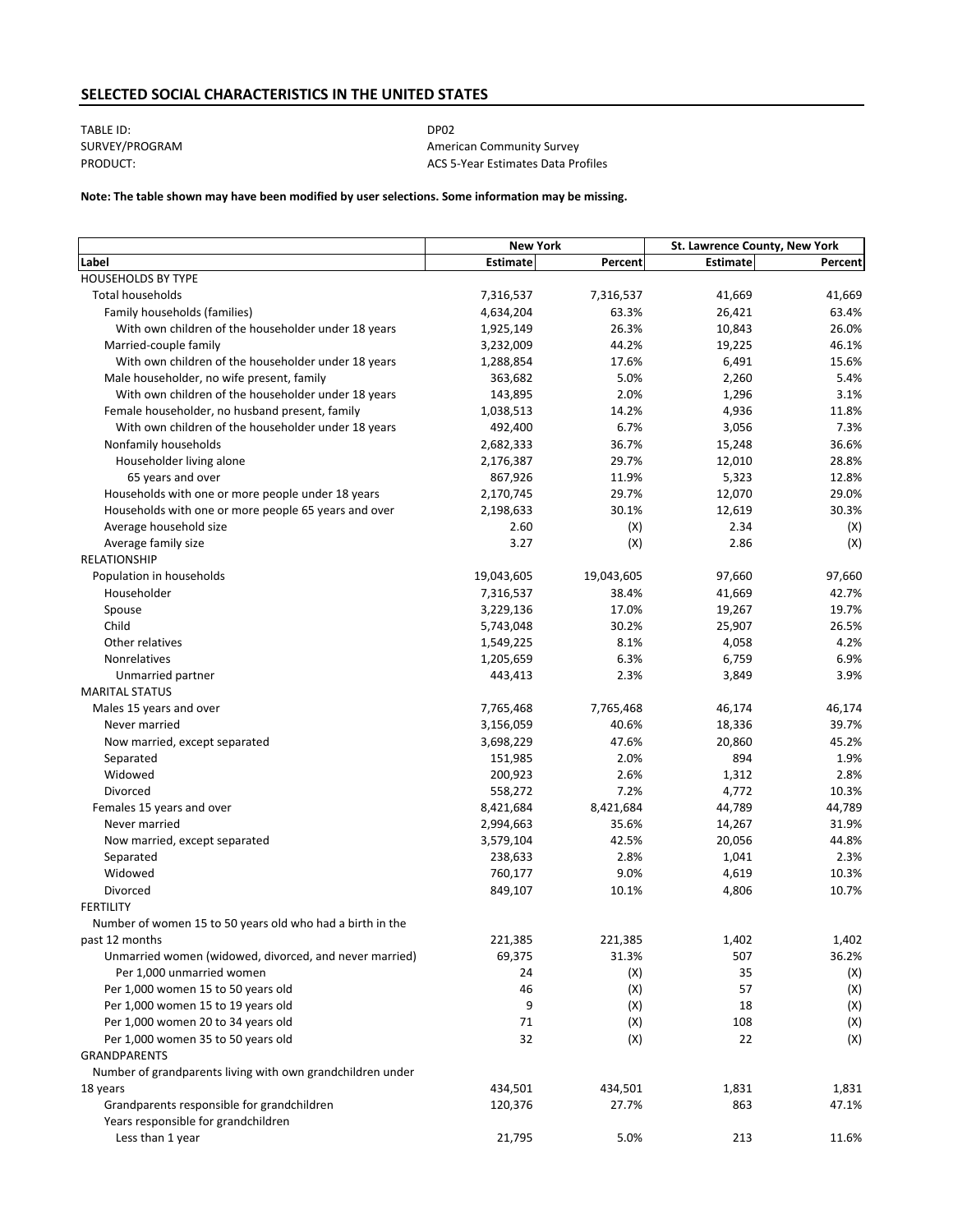| 1 or 2 years                                               | 26,105     | 6.0%               | 193     | 10.5%          |
|------------------------------------------------------------|------------|--------------------|---------|----------------|
| 3 or 4 years                                               | 20,421     | 4.7%               | 216     | 11.8%          |
| 5 or more years                                            | 52,055     | 12.0%              | 241     | 13.2%          |
| Number of grandparents responsible for own grandchildren   |            |                    |         |                |
| under 18 years                                             | 120,376    | 120,376            | 863     | 863            |
| Who are female                                             | 80,777     | 67.1%              | 524     | 60.7%          |
| Who are married                                            | 76,962     | 63.9%              | 633     | 73.3%          |
| <b>SCHOOL ENROLLMENT</b>                                   |            |                    |         |                |
| Population 3 years and over enrolled in school             | 4,769,473  | 4,769,473          | 29,827  | 29,827         |
| Nursery school, preschool                                  | 300,266    | 6.3%               | 1,298   | 4.4%           |
| Kindergarten                                               | 230,165    | 4.8%               | 1,246   | 4.2%           |
| Elementary school (grades 1-8)                             | 1,813,366  | 38.0%              | 10,051  | 33.7%          |
| High school (grades 9-12)                                  | 973,924    | 20.4%              | 4,655   | 15.6%          |
| College or graduate school                                 | 1,451,752  | 30.4%              | 12,577  | 42.2%          |
| EDUCATIONAL ATTAINMENT                                     |            |                    |         |                |
| Population 25 years and over                               | 13,606,342 | 13,606,342         | 71,856  | 71,856         |
| Less than 9th grade                                        | 857,177    | 6.3%               | 2,631   | 3.7%           |
| 9th to 12th grade, no diploma                              | 982,672    | 7.2%               | 5,469   | 7.6%           |
| High school graduate (includes equivalency)                | 3,556,251  | 26.1%              | 26,522  | 36.9%          |
| Some college, no degree                                    | 2,137,839  | 15.7%              | 12,255  | 17.1%          |
| Associate's degree                                         | 1,184,265  | 8.7%               | 8,004   | 11.1%          |
| Bachelor's degree                                          | 2,748,577  | 20.2%              | 8,292   | 11.5%          |
| Graduate or professional degree                            | 2,139,561  | 15.7%              | 8,683   | 12.1%          |
| High school graduate or higher                             | 11,766,493 | 86.5%              | 63,756  | 88.7%          |
| Bachelor's degree or higher                                | 4,888,138  | 35.9%              | 16,975  | 23.6%          |
| <b>VETERAN STATUS</b>                                      |            |                    |         |                |
|                                                            |            |                    |         |                |
| Civilian population 18 years and over<br>Civilian veterans | 15,454,351 | 15,454,351<br>4.7% | 86,986  | 86,986<br>8.9% |
| DISABILITY STATUS OF THE CIVILIAN NONINSTITUTIONALIZED     | 730,557    |                    | 7,739   |                |
| <b>POPULATION</b>                                          |            |                    |         |                |
|                                                            |            |                    |         |                |
| <b>Total Civilian Noninstitutionalized Population</b>      | 19,378,618 | 19,378,618         | 105,917 | 105,917        |
| With a disability                                          | 2,222,712  | 11.5%              | 17,078  | 16.1%          |
| Under 18 years                                             | 4,132,754  | 4,132,754          | 22,380  | 22,380         |
| With a disability                                          | 162,241    | 3.9%               | 1,362   | 6.1%           |
| 18 to 64 years                                             | 12,272,318 | 12,272,318         | 66,538  | 66,538         |
| With a disability                                          | 1,079,794  | 8.8%               | 8,614   | 12.9%          |
| 65 years and over                                          | 2,973,546  | 2,973,546          | 16,999  | 16,999         |
| With a disability                                          | 980,677    | 33.0%              | 7,102   | 41.8%          |
| RESIDENCE 1 YEAR AGO                                       |            |                    |         |                |
| Population 1 year and over                                 | 19,401,482 | 19,401,482         | 108,458 | 108,458        |
| Same house                                                 | 17,359,389 | 89.5%              | 92,800  | 85.6%          |
| Different house in the U.S.                                | 1,893,779  | 9.8%               | 15,295  | 14.1%          |
| Same county                                                | 1,157,778  | 6.0%               | 9,061   | 8.4%           |
| Different county                                           | 736,001    | 3.8%               | 6,234   | 5.7%           |
| Same state                                                 | 477,650    | 2.5%               | 4,724   | 4.4%           |
| Different state                                            | 258,351    | 1.3%               | 1,510   | 1.4%           |
| Abroad                                                     | 148,314    | 0.8%               | 363     | 0.3%           |
| PLACE OF BIRTH                                             |            |                    |         |                |
| Total population                                           | 19,618,453 | 19,618,453         | 109,558 | 109,558        |
| Native                                                     | 15,178,560 | 77.4%              | 104,910 | 95.8%          |
| <b>Born in United States</b>                               | 14,679,749 | 74.8%              | 103,666 | 94.6%          |
| State of residence                                         | 12,375,442 | 63.1%              | 89,342  | 81.5%          |
| Different state                                            | 2,304,307  | 11.7%              | 14,324  | 13.1%          |
| Born in Puerto Rico, U.S. Island areas, or born abroad to  |            |                    |         |                |
| American parent(s)                                         | 498,811    | 2.5%               | 1,244   | 1.1%           |
| Foreign born                                               | 4,439,893  | 22.6%              | 4,648   | 4.2%           |
| U.S. CITIZENSHIP STATUS                                    |            |                    |         |                |
| Foreign-born population                                    | 4,439,893  | 4,439,893          | 4,648   | 4,648          |
| Naturalized U.S. citizen                                   | 2,502,073  | 56.4%              | 2,089   | 44.9%          |
| Not a U.S. citizen                                         | 1,937,820  | 43.6%              | 2,559   | 55.1%          |
| YEAR OF ENTRY                                              |            |                    |         |                |
| Population born outside the United States                  | 4,938,704  | 4,938,704          | 5,892   | 5,892          |
| Native                                                     | 498,811    | 498,811            | 1,244   | 1,244          |
| Entered 2010 or later                                      | 76,474     | 15.3%              | 145     | 11.7%          |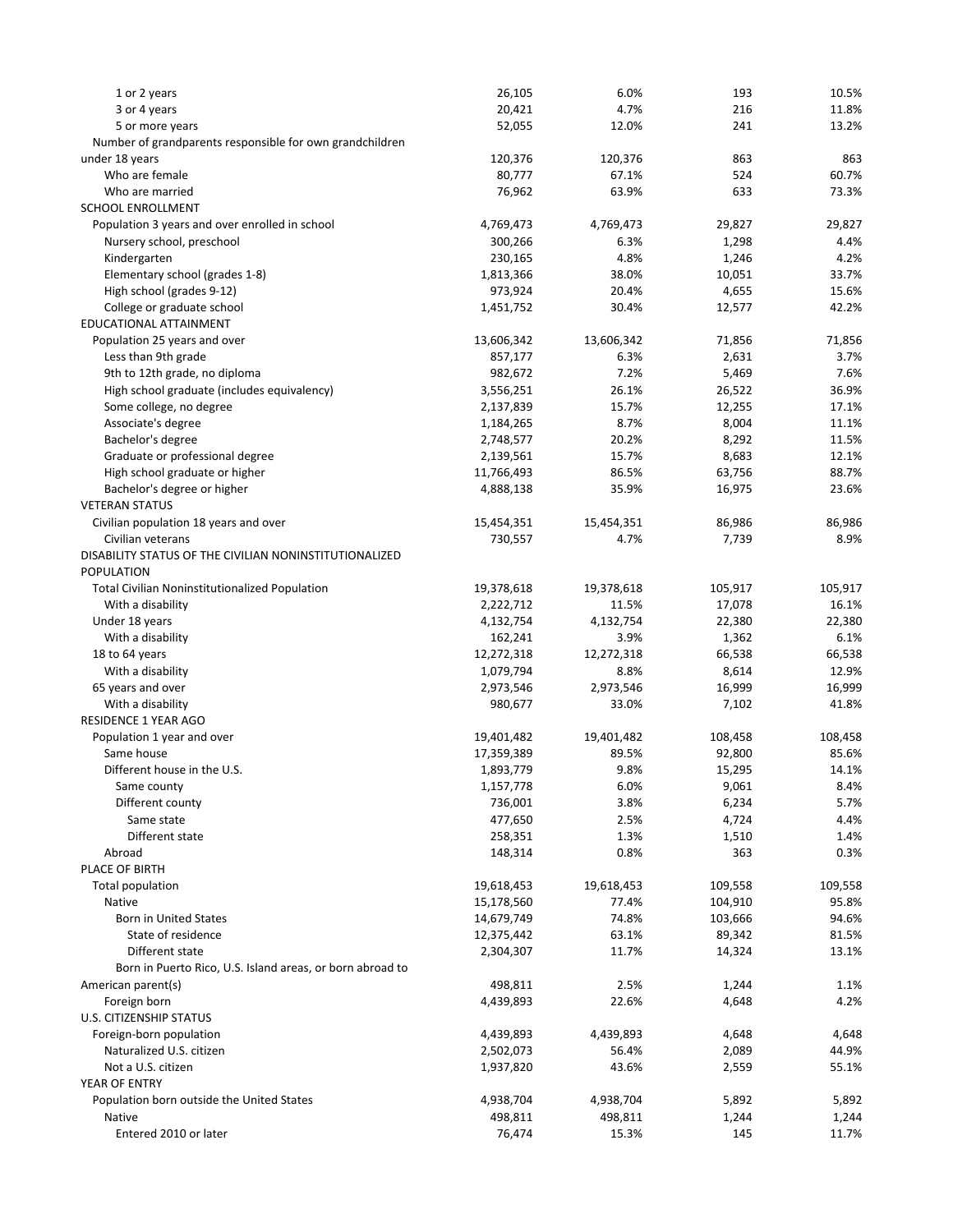| Entered before 2010                                       | 422,337    | 84.7%      | 1,099   | 88.3%   |
|-----------------------------------------------------------|------------|------------|---------|---------|
| Foreign born                                              | 4,439,893  | 4,439,893  | 4,648   | 4,648   |
| Entered 2010 or later                                     | 750,284    | 16.9%      | 1,248   | 26.9%   |
| Entered before 2010                                       | 3,689,609  | 83.1%      | 3,400   | 73.1%   |
| WORLD REGION OF BIRTH OF FOREIGN BORN                     |            |            |         |         |
| Foreign-born population, excluding population born at sea | 4,439,868  | 4,439,868  | 4,648   | 4,648   |
| Europe                                                    | 718,878    | 16.2%      | 1,401   | 30.1%   |
| Asia                                                      | 1,281,778  | 28.9%      | 1,153   | 24.8%   |
| Africa                                                    | 199,069    | 4.5%       | 424     | 9.1%    |
| Oceania                                                   | 14,084     | 0.3%       | 44      | 0.9%    |
| Latin America                                             | 2,169,867  | 48.9%      | 656     | 14.1%   |
| Northern America                                          | 56,192     | 1.3%       | 970     | 20.9%   |
| LANGUAGE SPOKEN AT HOME                                   |            |            |         |         |
| Population 5 years and over                               | 18,454,847 | 18,454,847 | 103,744 | 103,744 |
| English only                                              | 12,830,019 | 69.5%      | 96,301  | 92.8%   |
| Language other than English                               | 5,624,828  | 30.5%      | 7,443   | 7.2%    |
| Speak English less than "very well"                       | 2,471,542  | 13.4%      | 2,622   | 2.5%    |
| Spanish                                                   | 2,769,603  | 15.0%      | 1,905   | 1.8%    |
| Speak English less than "very well"                       | 1,223,844  | 6.6%       | 495     | 0.5%    |
| Other Indo-European languages                             | 1,593,233  | 8.6%       | 3,787   | 3.7%    |
| Speak English less than "very well"                       | 611,502    | 3.3%       | 1,493   | 1.4%    |
| Asian and Pacific Islander languages                      | 937,571    | 5.1%       | 746     | 0.7%    |
| Speak English less than "very well"                       | 540,118    | 2.9%       | 305     | 0.3%    |
| Other languages                                           | 324,421    | 1.8%       | 1,005   | 1.0%    |
| Speak English less than "very well"                       | 96,078     | 0.5%       | 329     | 0.3%    |
| ANCESTRY                                                  |            |            |         |         |
| <b>Total population</b>                                   | 19,618,453 | 19,618,453 | 109,558 | 109,558 |
| American                                                  | 1,039,031  | 5.3%       | 7,796   | 7.1%    |
| Arab                                                      | 171,686    | 0.9%       | 823     | 0.8%    |
| Czech                                                     | 47,016     | 0.2%       | 251     | 0.2%    |
| Danish                                                    | 33,611     | 0.2%       | 215     | 0.2%    |
| Dutch                                                     | 217,732    | 1.1%       | 1,895   | 1.7%    |
| English                                                   | 957,913    | 4.9%       | 11,712  | 10.7%   |
| French (except Basque)                                    | 398,953    | 2.0%       | 12,739  | 11.6%   |
| French Canadian                                           | 126,427    | 0.6%       | 7,175   | 6.5%    |
| German                                                    | 1,884,355  | 9.6%       | 9,969   | 9.1%    |
| Greek                                                     | 145,514    | 0.7%       | 423     | 0.4%    |
| Hungarian                                                 | 143,884    | 0.7%       | 866     | 0.8%    |
| Irish                                                     | 2,219,416  | 11.3%      | 17,660  | 16.1%   |
| Italian                                                   | 2,405,717  | 12.3%      | 6,802   | 6.2%    |
| Lithuanian                                                | 44,810     | 0.2%       | 324     | 0.3%    |
| Norwegian                                                 | 82,162     | 0.4%       | 432     | 0.4%    |
| Polish                                                    | 886,669    | 4.5%       | 3,123   | 2.9%    |
| Portuguese                                                | 50,511     | 0.3%       | 248     | 0.2%    |
| Russian                                                   | 377,859    | 1.9%       | 644     | 0.6%    |
| Scotch-Irish                                              | 67,470     | 0.3%       | 1,265   | 1.2%    |
| Scottish                                                  | 201,190    | 1.0%       | 3,282   | 3.0%    |
| Slovak                                                    | 30,523     | 0.2%       | 98      | 0.1%    |
| Subsaharan African                                        | 275,584    | 1.4%       | 491     | 0.4%    |
| Swedish                                                   | 116,317    | 0.6%       | 604     | 0.6%    |
| Swiss                                                     | 34,595     | 0.2%       | 455     | 0.4%    |
| Ukrainian                                                 | 141,837    | 0.7%       | 426     | 0.4%    |
| Welsh                                                     | 76,887     | 0.4%       | 1,165   | 1.1%    |
| West Indian (excluding Hispanic origin groups)            | 791,332    | 4.0%       | 258     | 0.2%    |
| <b>COMPUTERS AND INTERNET USE</b>                         |            |            |         |         |
| Total households                                          | 7,316,537  | 7,316,537  | 41,669  | 41,669  |
| With a computer                                           | 6,456,229  | 88.2%      | 35,654  | 85.6%   |
| With a broadband Internet subscription                    | 5,916,342  | 80.9%      | 32,622  | 78.3%   |

# **DATA NOTES** TABLE ID DP02

SURVEY/PROGRAM **American Community Survey**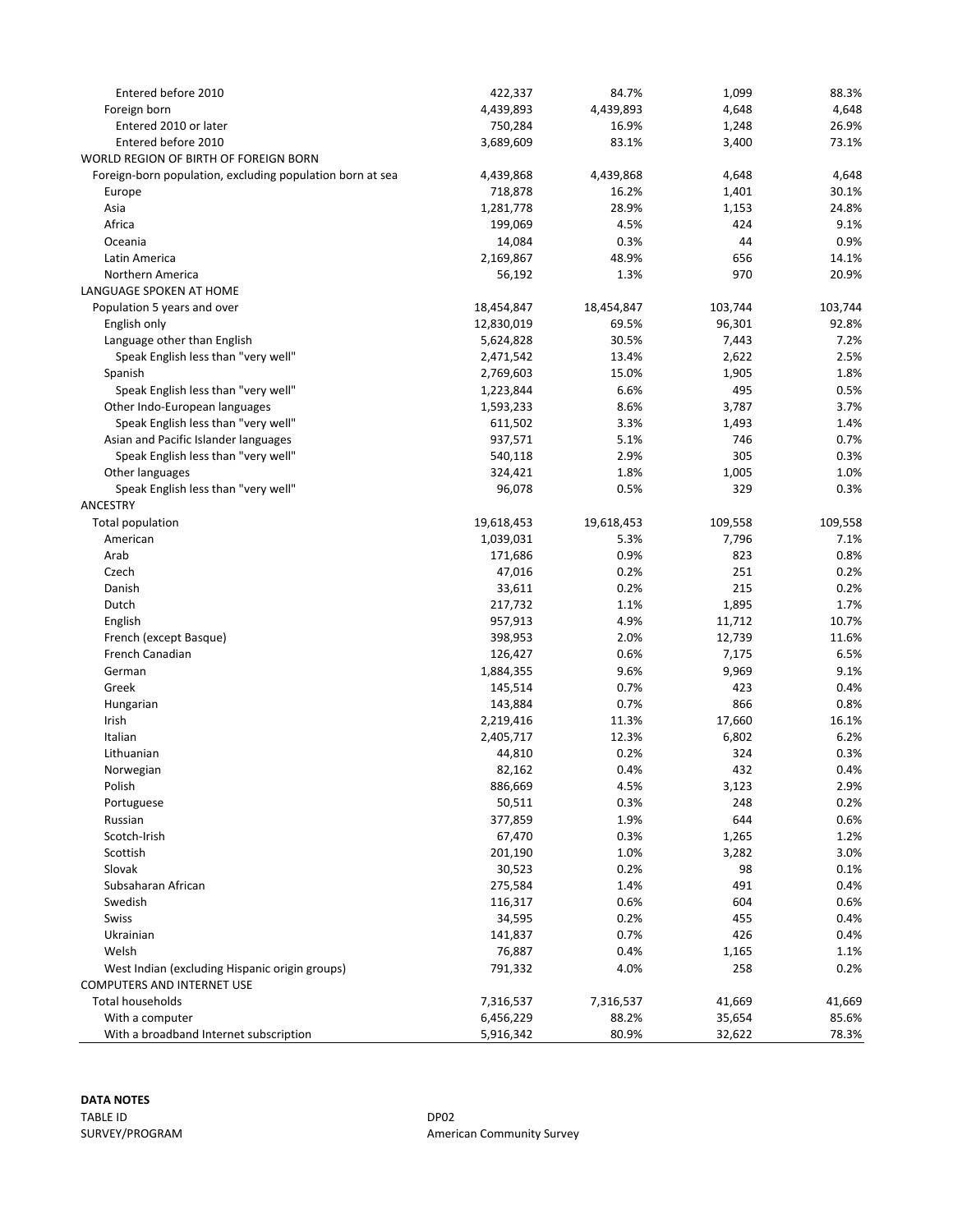VINTAGE 2018 FTP URL: None

#### **USER SELECTIONS**

## **EXCLUDED COLUMNS**

None

**APPLIED FILTERS** None

**APPLIED SORTING** None

#### **WEB ADDRESS**

https://data.census.gov/cedsci/table?g=0400000US36\_0500000US36089&d=ACS%205‐ Year%20Estimates%20Data%20Profiles&tid=ACSDP5Y2018.DP02&hidePreview=true

#### **TABLE NOTES:**

Although the American Community Survey (ACS) produces population, demographic and housing unit estimates, it is the Census Bureau's Population Estimates Program that produces and disseminates the official estimates of the population for the nation, states, counties, cities, and towns and estimates of housing units for states and counties.

Supporting documentation on code lists, subject definitions, data accuracy, and statistical testing can be found on the American Community Survey website in the Technical Documentation section. Sample size and data quality measures (including coverage rates, allocation rates, and response rates) can be found on the American Community Survey website in the Methodology section.

Source: U.S. Census Bureau, 2014‐2018 American Community Survey 5‐Year Estimates

Data are based on a sample and are subject to sampling variability. The degree of uncertainty for an estimate arising from sampling variability is represented through the use of a margin of error. The value shown here is the 90 percent margin of error. The margin of error can be interpreted roughly as providing a 90 percent probability that the interval defined by the estimate minus the margin of error and the estimate plus the margin of error (the lower and upper confidence bounds) contains the true value. In addition to sampling variability, the ACS estimates are subject to nonsampling error (for a discussion of nonsampling variability, see ACS Technical documentation). The effect of nonsampling error is not represented in these tables.

Ancestry listed in this table refers to the total number of people who responded with a particular ancestry; for example, the estimate given for Russian represents the number of people who listed Russian as either their first or second ancestry. This table lists only the largest ancestry groups; see the Detailed Tables for more categories. Race and Hispanic origin groups are not included in this table because official data for those groups come from the Race and Hispanic origin questions rather than the ancestry question (see Demographic Table).

Data for year of entry of the native population reflect the year of entry into the U.S. by people who were born in Puerto Rico, U.S. Island Areas or born outside the U.S. to a U.S. citizen parent and who subsequently moved to the U.S.

Methodological changes to citizenship edits may have affected citizenship data for those born in American Samoa. Users should be aware of these changes when using 2018 data or multi-year data containing data from 2018. For more information, see: American Samoa Citizenship User Note.

The Census Bureau introduced a new set of disability questions in the 2008 ACS questionnaire. Accordingly, comparisons of disability data from 2008 or later with data from prior years are not recommended. For more information on these questions and their evaluation in the 2006 ACS Content Test, see the

Evaluation Report Covering Disability

Data about computer and Internet use were collected by asking respondents to select "Yes" or "No" to each type of computer and each type of Internet subscription. Therefore, respondents were able to select more than one type of computer and more than one type of Internet subscription.

The category "with a broadband Internet subscription" refers to those who said "Yes" to at least one of the following types of Internet subscriptions: Broadband such as cable, fiber optic, or DSL; a cellular data plan; satellite; or a fixed wireless subscription.

An Internet "subscription" refers to a type of service that someone pays for to access the Internet such as a cellular data plan, broadband such as cable, fiber optic or DSL, or other type of service. This will normally refer to a service that someone is billed for directly for Internet alone or sometimes as part of a bundle.

DATASET ACSDP5Y2018 PRODUCT: ACS 5‐Year Estimates Data Profiles API URL: entire table at https://api.census.gov/data/2018/acs/acs5/profile

GEOS GEOS **GEOS New York; St. Lawrence County, New York** DATASETS ACS 5‐Year Estimates Data Profiles